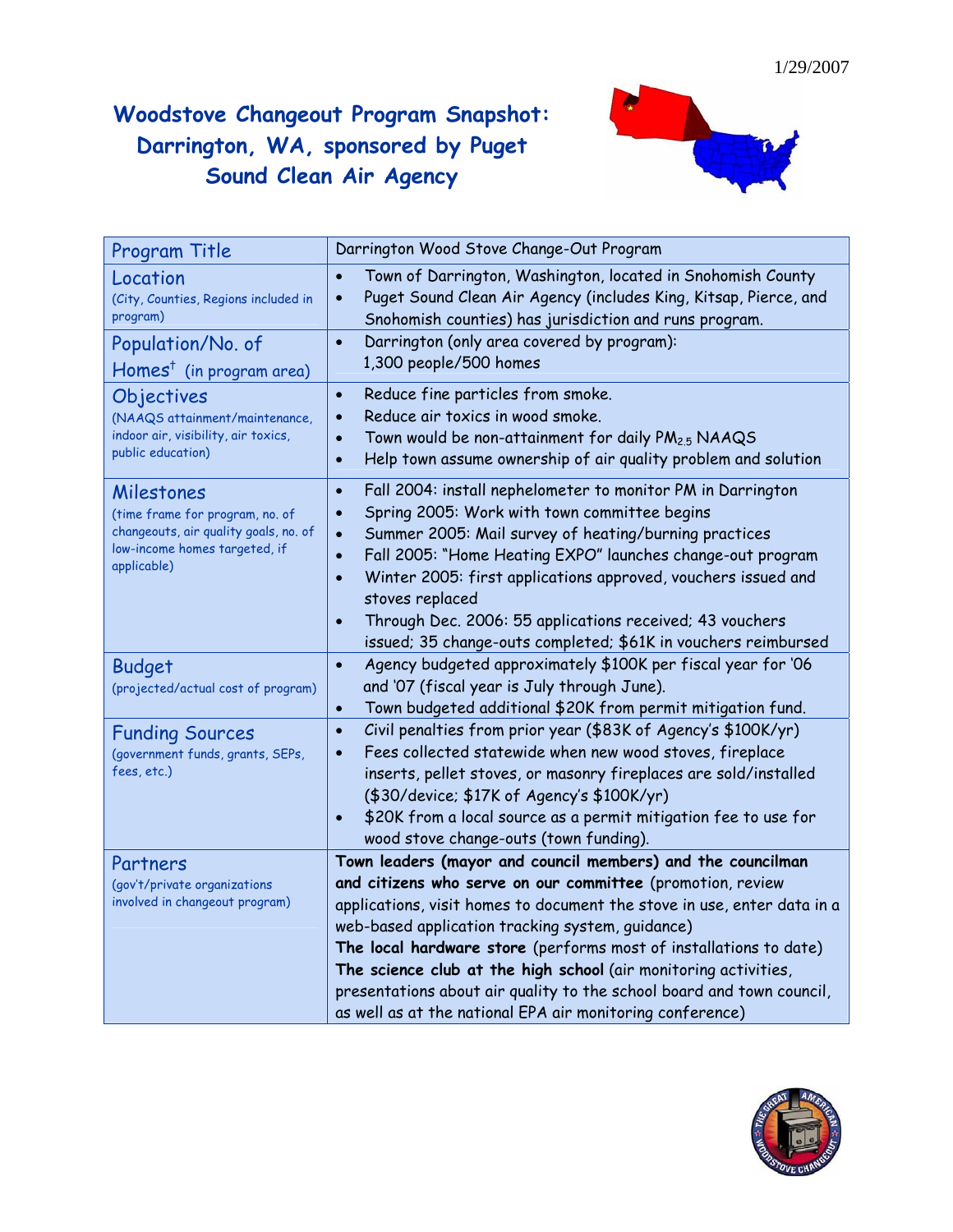| <b>Incentives Offered</b>         | Program offers vouchers towards purchase of propane, oil,                      |
|-----------------------------------|--------------------------------------------------------------------------------|
| (rebates, discounts, vouchers,    | electric, pellet, and certified stoves to replace existing stoves.             |
| special incentives for low-income | Participating vendors accept vouchers as cash and participant pays             |
| homes, etc.)                      | any difference in cost, minimizing upfront cost to the participant.            |
|                                   | Voucher's value depends on choice of replacement heating system:               |
|                                   | \$2,500 for installing propane, oil, or electric stove or furnace              |
|                                   | (including heat pumps) to replace any wood stove/insert                        |
|                                   | \$1,500 for installing pellet stove to replace any wood                        |
|                                   | stove/insert                                                                   |
|                                   | \$500 for installing certified stove to replace an uncertified<br>$\bullet$    |
|                                   | stove/insert                                                                   |
|                                   | Agency pays 90% of the voucher value; Town pays 10%.                           |
| Ordinances/Regulations            | There is no current requirement to replace older, uncertified                  |
| (mandates for use of cleaner-     | wood stoves and inserts. The town is looking at mandated                       |
| burning hearth devices)           | replacement ordinances from other municipalities as a means to                 |
|                                   | improve its air quality.                                                       |
|                                   | The Puget Sound Clean Air Agency calls and enforces bans on the<br>$\bullet$   |
|                                   | use of wood stoves and fireplaces in accordance with State's                   |
|                                   | current two-stage burn ban statute, based on levels of PM2.5.                  |
| Program Yardstick                 | The primary yardstick for success will be decreasing ambient                   |
| (means for measuring program      | PM <sub>2.5</sub> pollution levels. If ambient air quality in winter improves, |
| success)                          | program will have been successful.                                             |
|                                   | Goal is to replace 50% of the wood stoves/insert inventory,                    |
|                                   | including both uncertified and certified stoves. Agency estimates              |
|                                   | there are 325 to 350 potential change-outs.                                    |
|                                   | To date (Dec 2006) program has replaced 35 wood                                |
|                                   | stoves/inserts, or about 10% of the inventory. Most change-outs                |
|                                   | have been to propane or pellet, with a few certified stoves and at             |
|                                   | least 2 heat pumps. These 35 change-outs will remove over 9330                 |
|                                   | pounds of fine particulate from Darrington's air each year.                    |
| Program Contact                   | Amy Fowler, Air Quality Planning - (206) 689-4017,                             |
| (name, organization, phone #, e-  | amyf@pscleanair.org                                                            |
| mail address)                     | New agency address as of mid-February 2007:                                    |
|                                   | Puget Sound Clean Air Agency (PSCAA)                                           |
|                                   | 1904 3rd Avenue, Suite 105, Seattle, WA 98101                                  |
| <b>Lessons Learned</b>            | Lessons from a town-managed program in a very small town:                      |
| (What worked? What didn't? How    |                                                                                |
|                                   | Be patient and humble. Working with a group of community<br>1.                 |
| program can be improved)          | members is a huge asset because they know their town, but they                 |
|                                   | also have other jobs/responsibilities/lives. The town taking                   |
|                                   | ownership of the problems and the solutions is the most                        |
|                                   | productive way to approach the change-out process. As a result,                |
|                                   | recognize that you need to have reasonable expectations as to                  |
|                                   | how long things take.                                                          |